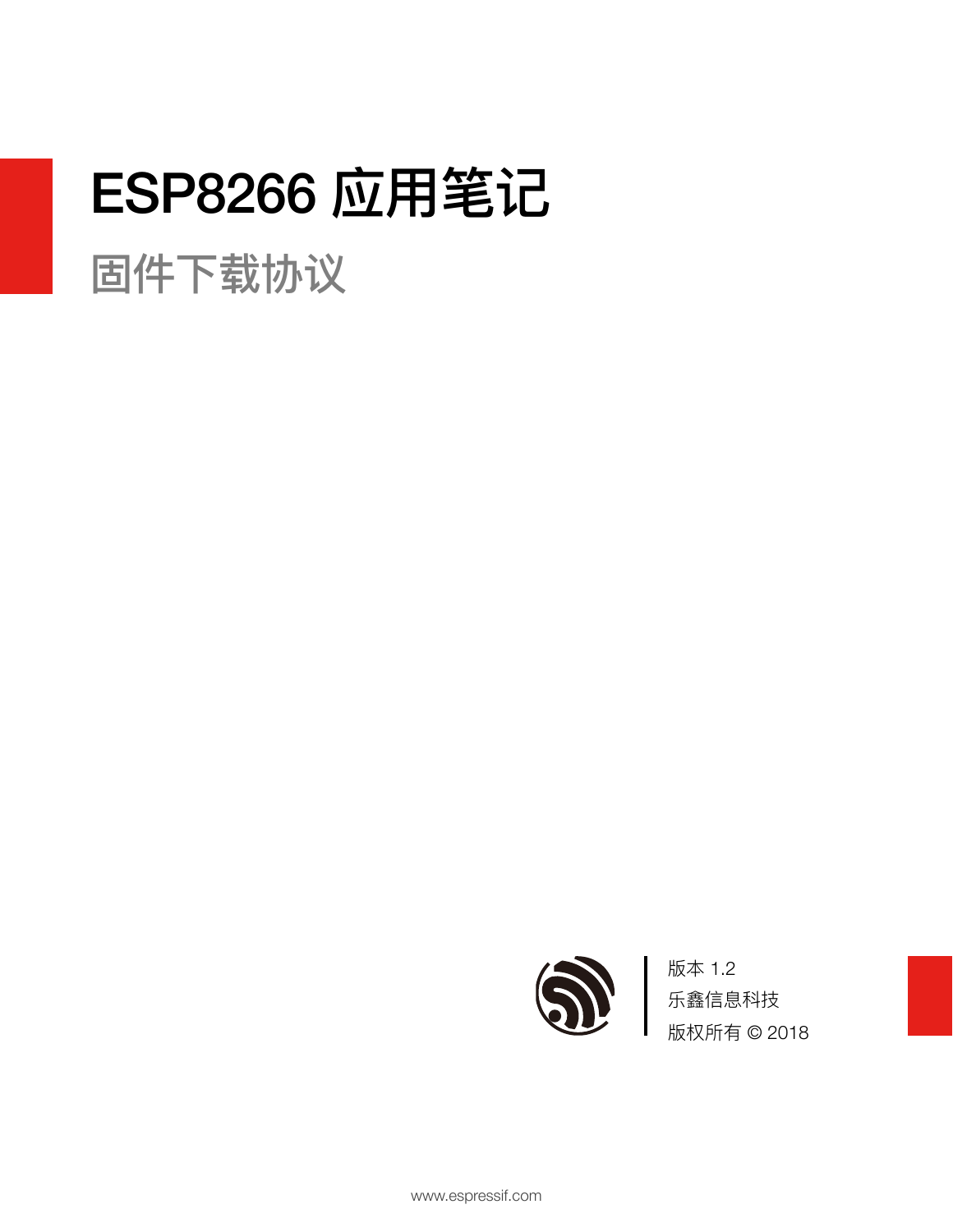# 关于本手册

本文档介绍了 ESP8266 的固件下载协议。

#### 发布说明

| 日期      | 版本   | 发布说明                     |
|---------|------|--------------------------|
| 2016.05 | V1.0 | 首次发布。                    |
| 2017.06 | V1.1 | 在表 2-2 中增加操作代码 09、0a、0b。 |
|         |      | ● 更新 A.3. 参考资料           |
| 2018.11 | V1.2 | • 更新文档格式                 |

#### ⽂档变更通知

用户可通过乐鑫官网订阅页面 <https://www.espressif.com/zh-hans/subscribe> 订阅技术文档变更的 电⼦邮件通知。

#### 证书下载

⽤户可通过乐鑫官⽹证书下载⻚⾯ *<https://www.espressif.com/zh-hans/certificates>* 下载产品证书。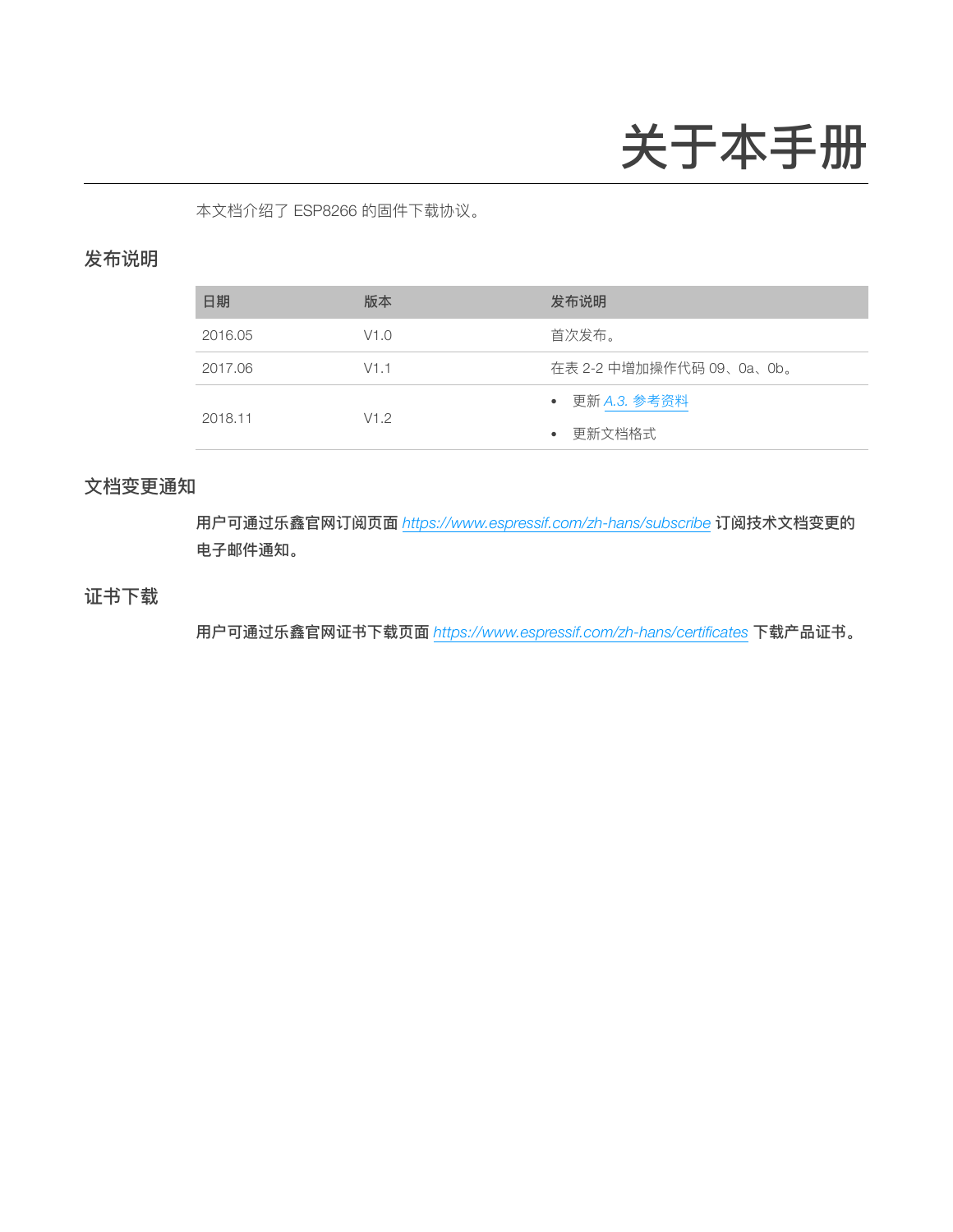目录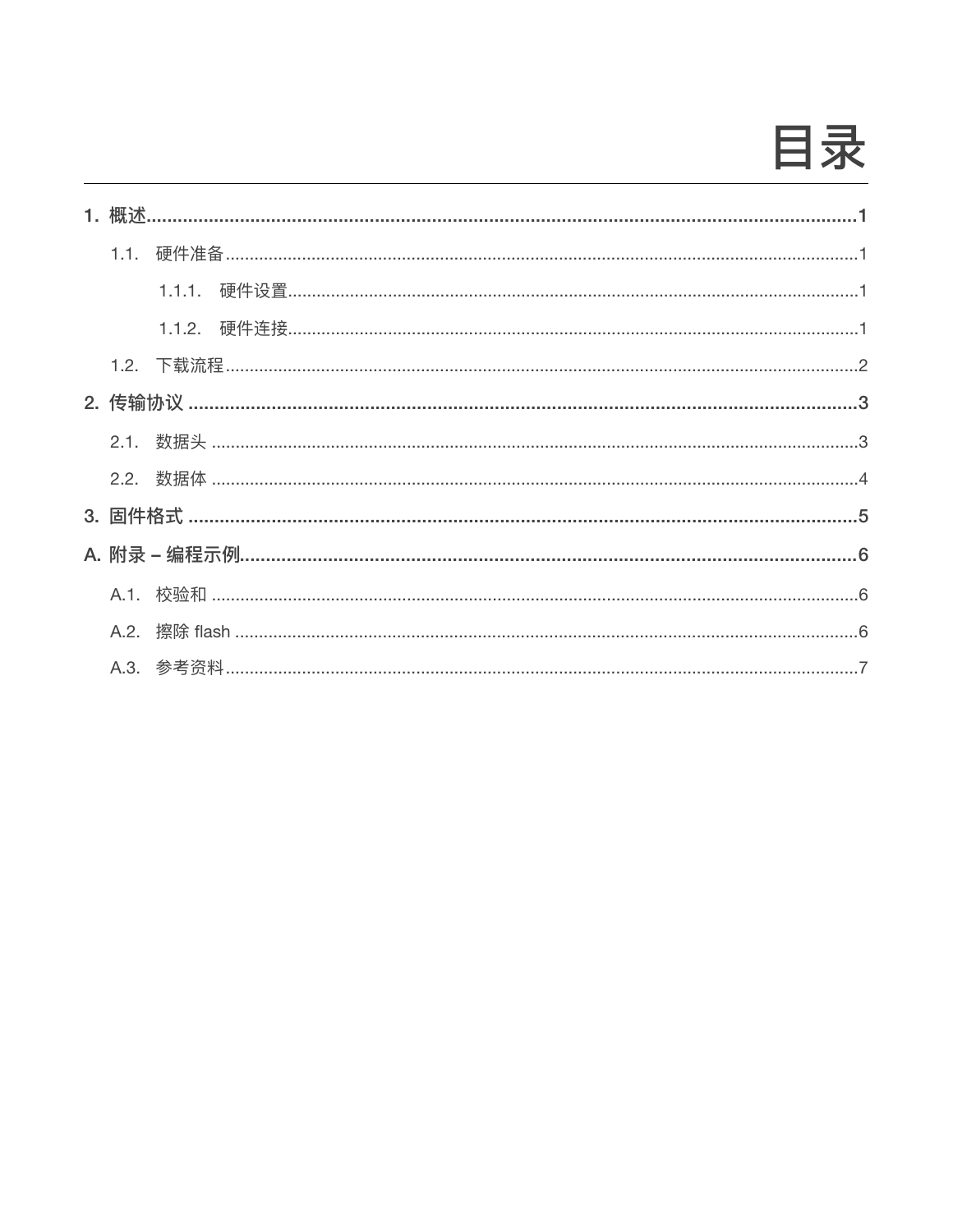

1. 概述

## <span id="page-3-1"></span>1.1. 硬件准备

<span id="page-3-2"></span>ESP8266 处于 UART 下载模式时,可以通过外部 MCU 将固件下载到 ESP8266.

#### 1.1.1. 硬件设置

硬件设置如表 1-1 所示。

#### <span id="page-3-0"></span>表 1-1. 硬件设置

| 设置项       | 设置                                |
|-----------|-----------------------------------|
| UART 下载模式 | GPIO0 和 GPIO15: 低电平<br>GPIO2: 高电平 |
| 波特率       | 自适应                               |
| 数据位       | 8                                 |
| 停止位       | 1                                 |
| 校验位       | 无                                 |
| 流控        | 关闭                                |

#### 1.1.2. 硬件连接

<span id="page-3-3"></span>硬件连接如图 1-1 所示。



图 1-1. 硬件连接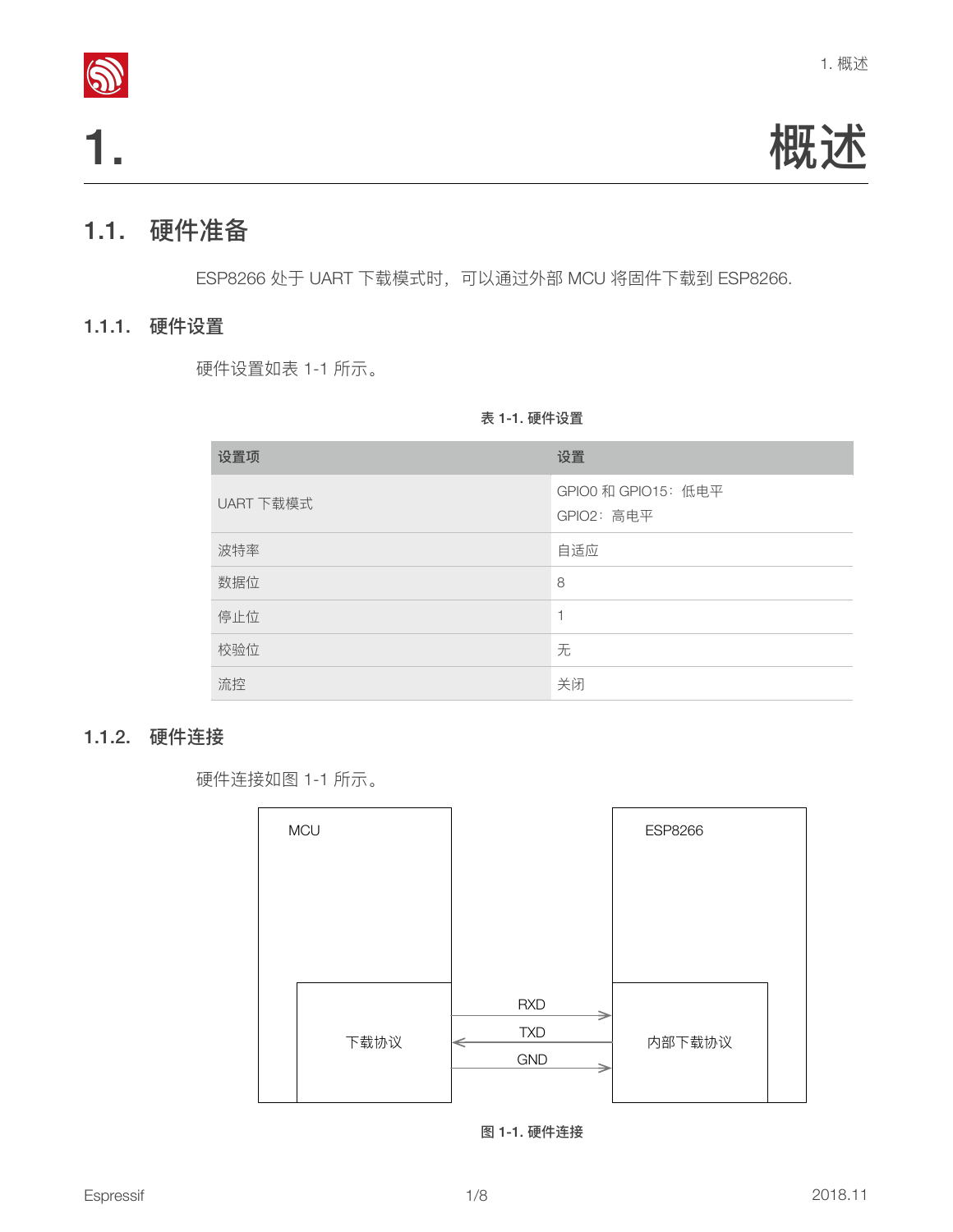<span id="page-4-0"></span>



图 1-2. 下载流程

- 同步:发送同步帧同步波特率。
- 擦除数据: 根据要下载的固件大小和下载地址擦除 flash 相应的块区域。
- 发送数据:将固件封装成多帧发送给 ESP8266.
- 发送结束帧:发送下载结束帧给 ESP8266。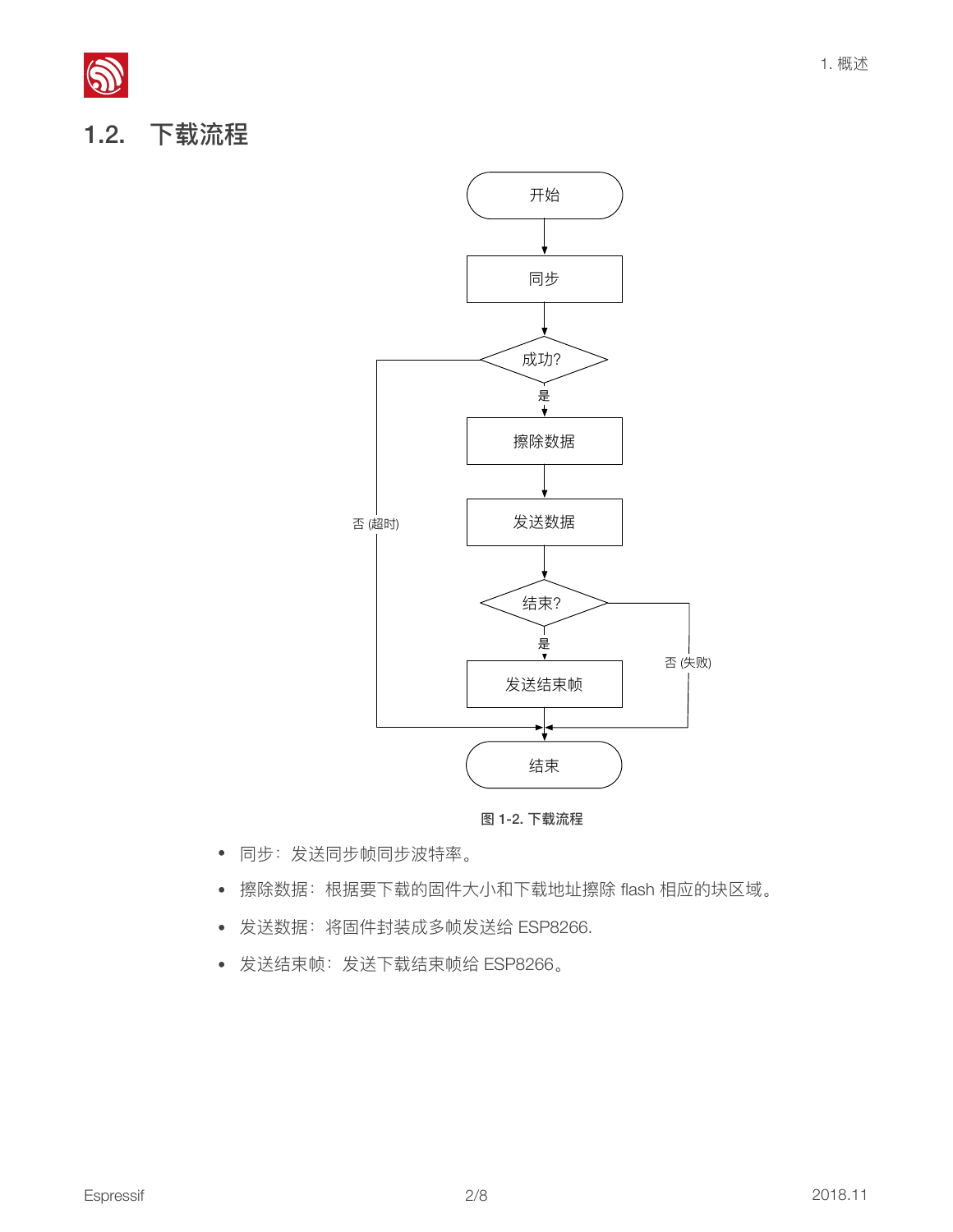



传输协议采⽤串联线路⽹际⽹络协议 (*[SLIP](https://en.wikipedia.org/wiki/SLIP)*) 的封装格式。

- <span id="page-5-0"></span>• 每个数据包都以 0xC0 开始和结束。
- 如果 0xC0 出现在数据包内部, 就将 0xC0 替换成两个字节 0xDB 0xDC; 如果 0xDB 出 现在数据包内部, 则替换为 0xDB 0xDD。
- 在数据帧里,数据包由数据头和长度不定的数据体组成,如图 2-1 所示。
- 所有多字节字段的存储模式均为⼩端模式。

| byte     | $\bigcirc$ | ł, | $\overline{2}$ | 3 | $\overline{4}$ | 5 | 6 | $\overline{7}$ | 8 | $\hbox{9}$ | A | B | $\mathsf{C}$ | D | Ε | $\overline{\phantom{0}}$ |
|----------|------------|----|----------------|---|----------------|---|---|----------------|---|------------|---|---|--------------|---|---|--------------------------|
| Oh       | Header     |    |                |   |                |   |   |                |   |            |   |   |              |   |   |                          |
| 1h       | Body       |    |                |   |                |   |   |                |   |            |   |   |              |   |   |                          |
| $\cdots$ |            |    |                |   |                |   |   |                |   |            |   |   |              |   |   |                          |

图 2-1. 数据包格式

## <span id="page-5-1"></span>2.1. 数据头

数据头的格式如表 2-1 所示。

表 2-1. 数据头格式

| 字节       | 数据类型              | 请求                                                                       | 应答                    |
|----------|-------------------|--------------------------------------------------------------------------|-----------------------|
| $\Omega$ | <b>Type</b>       | 始终为 0x00。                                                                | 始终为 0x01。             |
|          | Command           | 操作代码详细信息请参考表 2-2。                                                        |                       |
| $2 - 3$  | Data size         | 数据体的大小。<br>说明: Data size 统计的是 0xC0 和 0xDB 被替换前的数据体的长度。                   |                       |
| $4\sim7$ | Checksum/Response | payload (数据体中 16 字节之后的<br>固件数据)的异或校验。<br>Checksum 计算方法请参考"附录<br>- 编程示例"。 | 响应数据。                 |
| $8 - n$  | Body              | 取决于操作。                                                                   |                       |
| 8        | <b>Status</b>     | $\overline{\phantom{a}}$                                                 | 状态标志, 成功 (0) 或失败 (1)。 |
| 9        | Error             |                                                                          | 成功 (null) 或失败(错误码)。   |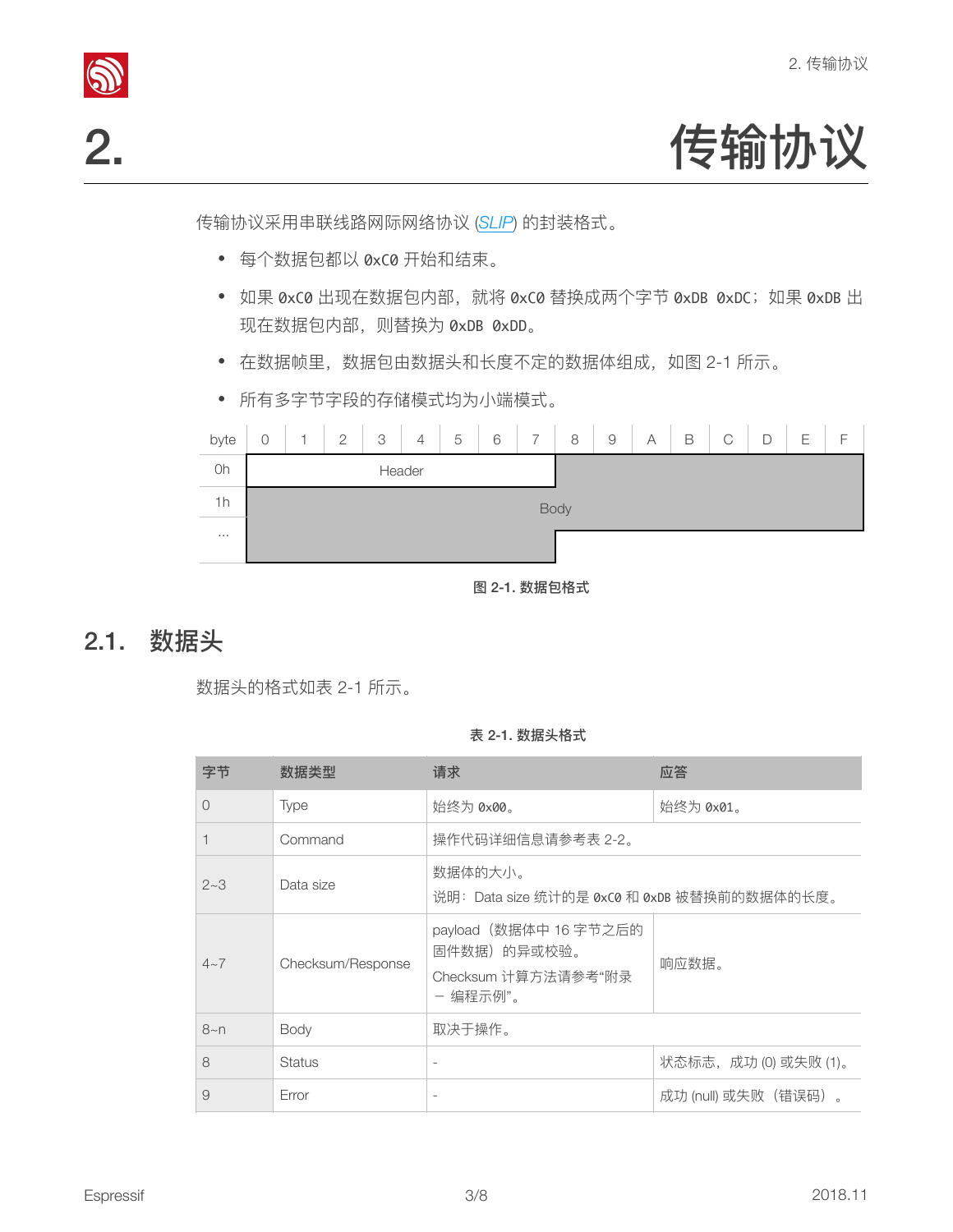

| 代码             | 名称                          | 说明                                                                                                   |  |  |  |  |  |  |
|----------------|-----------------------------|------------------------------------------------------------------------------------------------------|--|--|--|--|--|--|
|                |                             | 擦除 flash 中的数据。                                                                                       |  |  |  |  |  |  |
|                |                             | - Word0:擦除扇区的数量,每扇区 4096 个字节。                                                                        |  |  |  |  |  |  |
|                |                             | Word1: 发送数据包的数量。                                                                                     |  |  |  |  |  |  |
| O <sub>2</sub> | <b>Flash Download Start</b> | Word2: 发送数据包的大小,如 0x400。                                                                             |  |  |  |  |  |  |
|                |                             | Word3: 偏移地址。                                                                                         |  |  |  |  |  |  |
|                |                             | 说明:关于擦除数据的代码示例请参考"附录 - 编程示<br>例"。                                                                    |  |  |  |  |  |  |
|                |                             | 发送数据。                                                                                                |  |  |  |  |  |  |
|                | File Packet Send            | Word0: 发送数据包的大小(填 0x400)。                                                                            |  |  |  |  |  |  |
| O <sub>3</sub> |                             | Word1: 发送数据包的序列号。                                                                                    |  |  |  |  |  |  |
|                |                             | Word2: 0x0                                                                                           |  |  |  |  |  |  |
|                |                             | Word3: 0x0                                                                                           |  |  |  |  |  |  |
| $\Omega$       | Flash DownLoad Stop         | 停止发送数据。                                                                                              |  |  |  |  |  |  |
|                |                             | sync_frame[36] = { $0x07$ , $0x07$ , $0x12$ , $0x20$ ,                                               |  |  |  |  |  |  |
|                |                             | 0x55, 0x55, 0x55, 0x55, 0x55, 0x55, 0x55, 0x55,                                                      |  |  |  |  |  |  |
| 08             | Sync Frame Send             | 0x55, 0x55, 0x55, 0x55, 0x55, 0x55, 0x55, 0x55,                                                      |  |  |  |  |  |  |
|                |                             | 0x55, 0x55, 0x55, 0x55, 0x55, 0x55, 0x55, 0x55,<br>0x55, 0x55, 0x55, 0x55, 0x55, 0x55, 0x55, 0x55 }; |  |  |  |  |  |  |
|                |                             |                                                                                                      |  |  |  |  |  |  |
| 09             | Write register              | 四个字 (word): 地址、值、掩码和延迟(毫秒级)。                                                                         |  |  |  |  |  |  |
| Oa             | Read register               | 以字为单位读取数据。                                                                                           |  |  |  |  |  |  |
| 0 <sub>b</sub> | Configure SPI params        | 24 个字节未知的 SPI 参数。                                                                                    |  |  |  |  |  |  |

#### 表 2-2. 操作代码

# <span id="page-6-0"></span>2.2. 数据体

数据体格式如图 2-2 所示。

|                   |      | っ | 3 | 4 | 5     | 6 |  | 8 | 9 | a     | b | С     | d | e |  |
|-------------------|------|---|---|---|-------|---|--|---|---|-------|---|-------|---|---|--|
| Word <sub>0</sub> |      |   |   |   | Word1 |   |  |   |   | Word2 |   | Word3 |   |   |  |
|                   | gn   |   |   |   |       |   |  |   |   |       |   |       |   |   |  |
|                   | Data |   |   |   |       |   |  |   |   |       |   |       |   |   |  |

#### 图 2-2. 数据体格式

数据体的前 16 个字节 (Word0 ~ Word3) 是描述数据体的, 不同的数据指令, 其描述也不 同。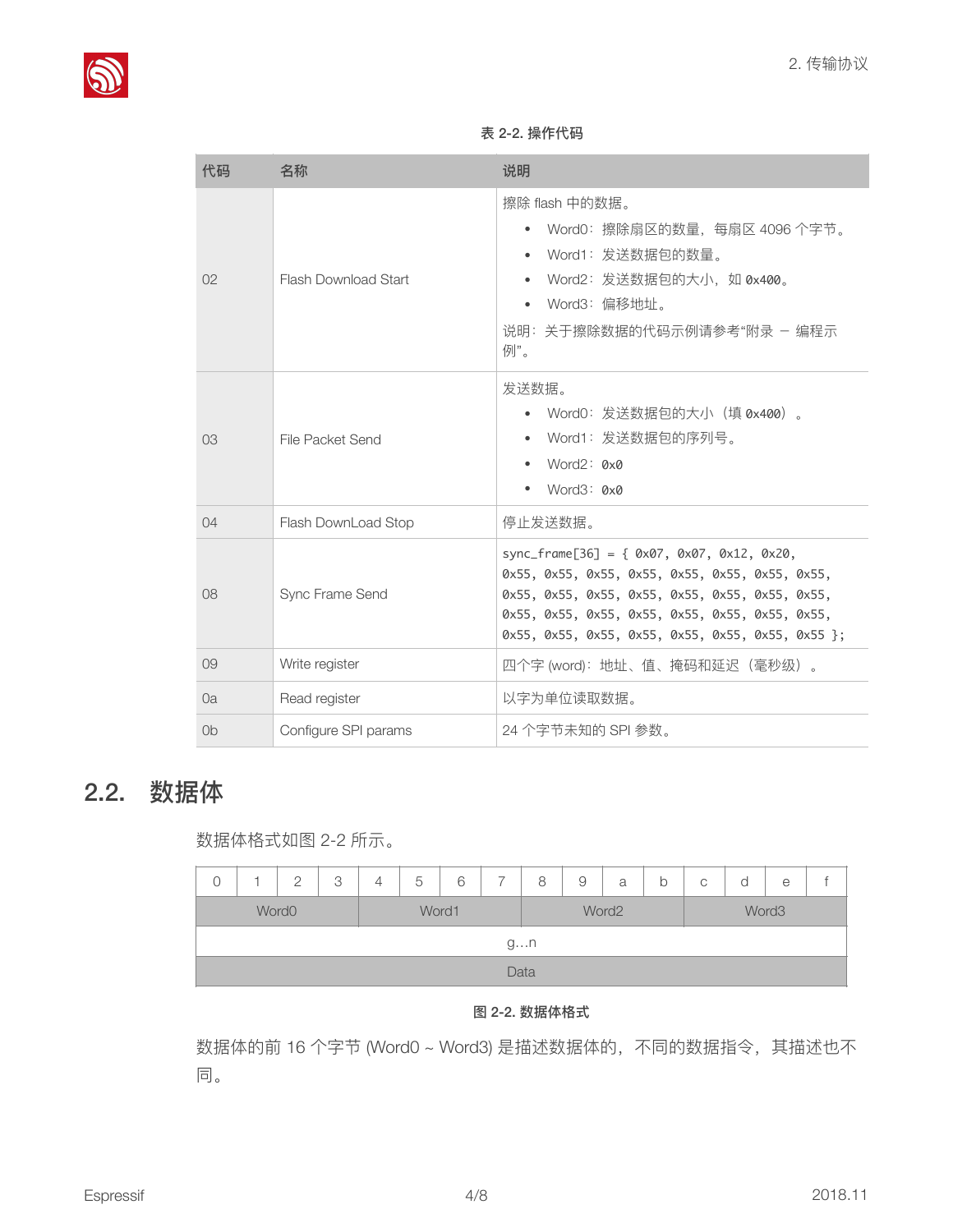

# <mark>◎</mark><br>3. 回件格式

固件包含⽂件头和数量可变的数据块(数据块的⼤⼩可能不同),如图 3-1 所示。所有多 字节字段的存储模式均为小端模式。



<span id="page-7-0"></span>图 3-1. 固件格式

⽂件头格式如表 3-1 所示。

表 3-1. 固件格式说明

| 字节             | 数据类型                 | 说明                                                                                                                                                                                      |
|----------------|----------------------|-----------------------------------------------------------------------------------------------------------------------------------------------------------------------------------------|
| $\bigcirc$     | Magic Code           | 值始终为 0XE9。                                                                                                                                                                              |
| 1              | <b>Block Number</b>  | 数据块的数量。                                                                                                                                                                                 |
| $\overline{2}$ | SPI Mode             | SPI 的工作模式。<br>• 0x00: QIO 模式<br>• 0x01: QOut 模式<br>• 0x02: DIO 模式<br>• 0x03: DOut 模式                                                                                                    |
| 3              | SPI Flash Info       | SPI flash 的大小和频率。<br>• 高 4 位: 0x0 = 512 kB; 0x1 = 256 kB; 0x2 = 1 MB; 0x3 = 2<br>MB; $\theta x4 = 4 MB$<br>• 低 4 位: $0x0 = 40$ MHz; $0x1 = 26$ MHz; $0x2 = 20$ MHz; $0xF$<br>$= 80$ MHz |
| $4 - 7$        | <b>Entry Address</b> | CPU 入口地址。                                                                                                                                                                               |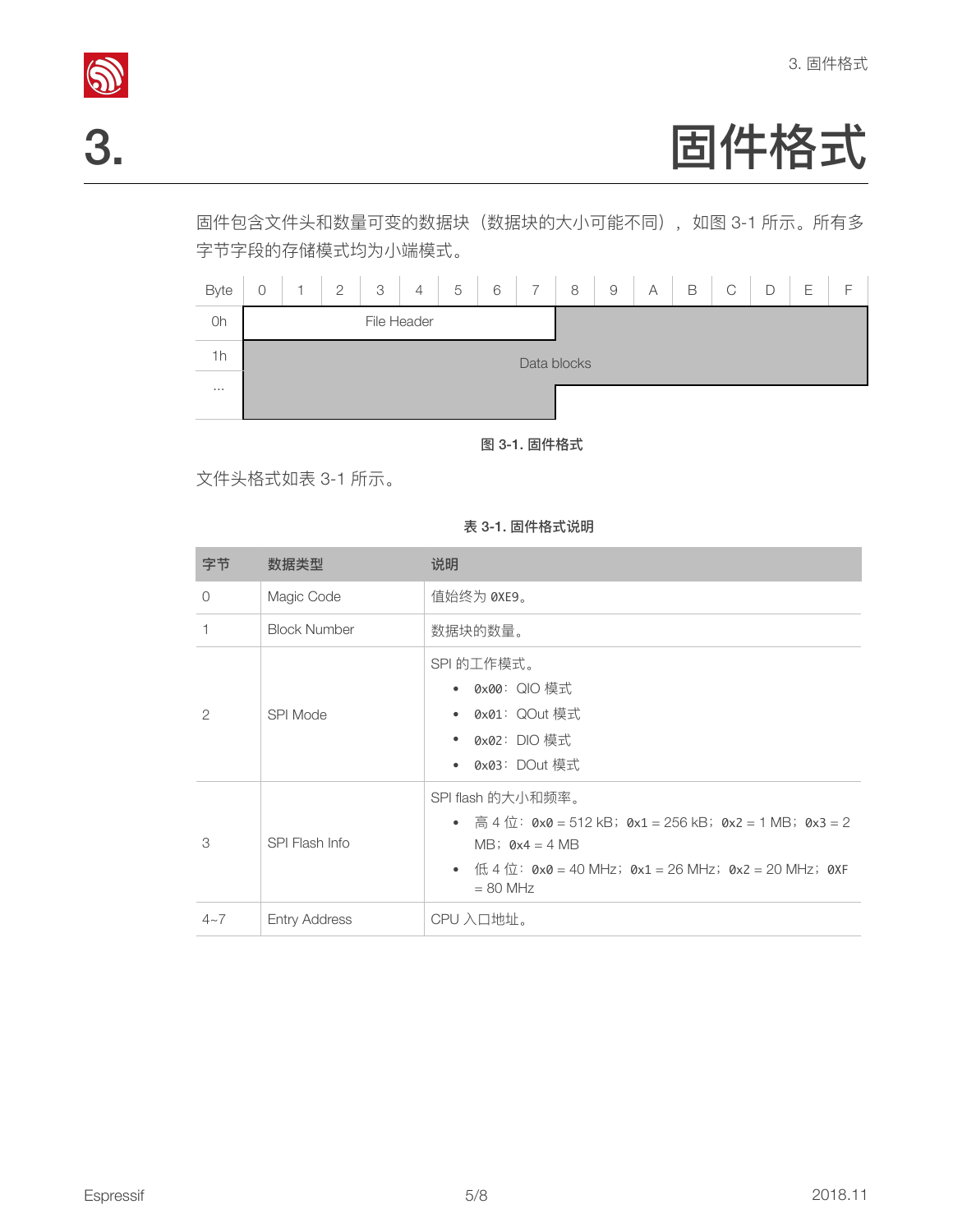



# <span id="page-8-0"></span>附录 – 编程示例

# A.1. 校验和

```
uint32_t	espcomm_calc_checksum(unsigned	char	*data,	uint16_t	data_size)

{

    uint16_t cnt;
				uint32_t	result;

    result = 0xEF;for(cnt = 0; cnt < data_size; cnt++)				{
								result	^=	data[cnt];

				}

    return result;
}
```
### A.2. 擦除 flash

```
#define BLOCKSIZE_FLASH 0x400
#define FLASH_DOWNLOAD_BEGIN 0x02
uint32	flash_packet[];
//uint32_t	size:firmware	real	size,	 	uint32_t	address:	download	offset	address

int erase_flash(uint32_t size, uint32_t address)
{

const int sector_size = 4096;
const int sectors_per_block = 16;
const int first_sector_index = address / sector_size;
const int total_sector_count = ((size % sector_size) == 0) ?
                                 (size \prime sector_size) : (size \prime sector_size + 1);
const int max_head_sector_count = sectors_per_block - (first_sector_index %
sectors_per_block);

const int head_sector_count = (max_head_sector_count > total_sector_count) ?
                                 																																total_sector_count	:	max_head_sector_count;
// SPIEraseArea function in the esp8266 ROM has a bug which causes extra area to be erased.
// If the address range to be erased crosses the block boundary,
// then extra head_sector_count sectors are erased.
```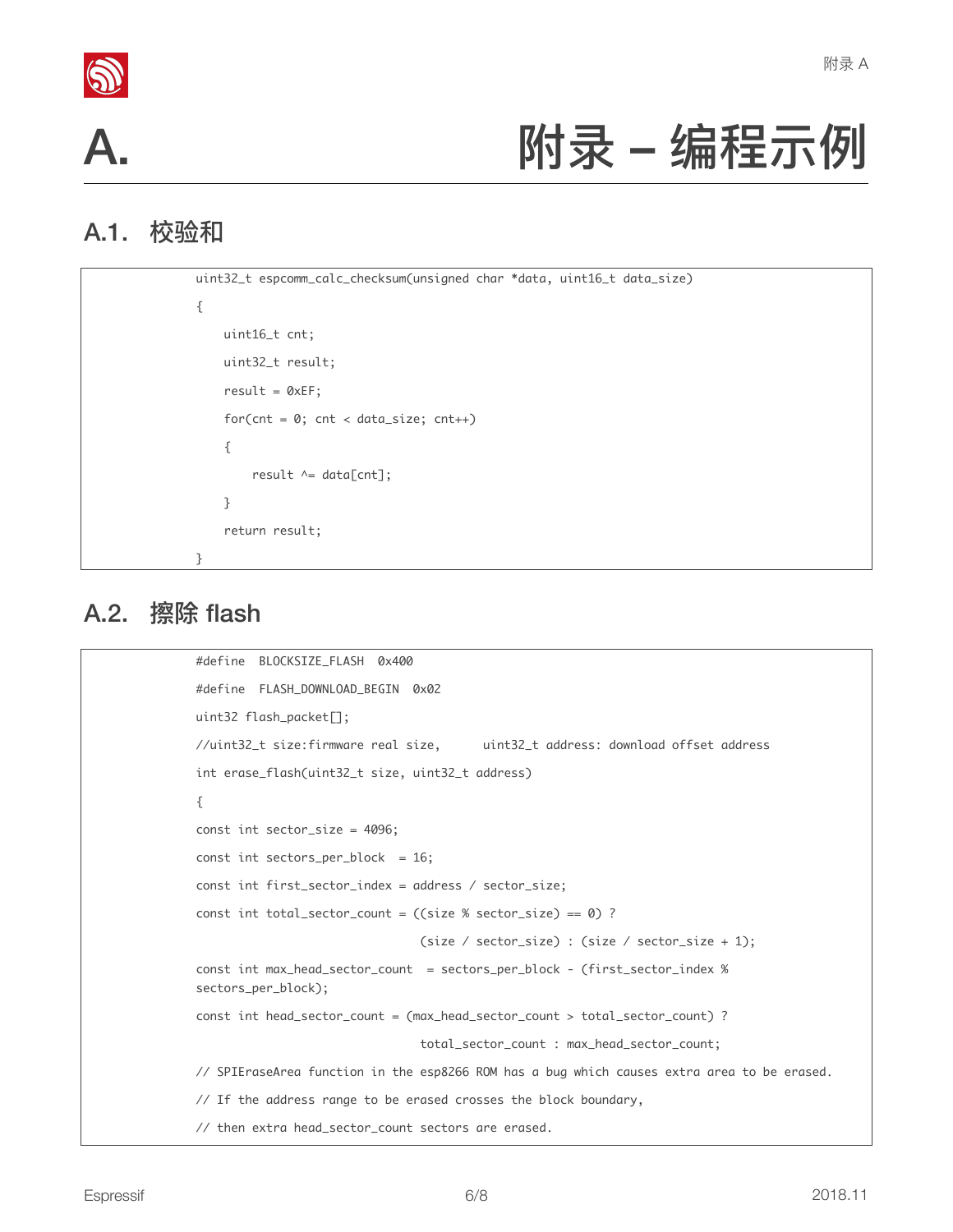```
// If the address range doesn't cross the block boundary,
// then extra total_sector_count sectors are erased.
const int adjusted_sector_count = (total_sector_count > 2 * head_sector_count) ?
(total_sector_count - head_sector_count):
(total\_sector\_count + 1) / 2;
erase_size	=	adjusted_sector_count	*	sector_size;

flash_packet[0]	=	erase_size;

flash_packet[1] = (size + BLOCKSIZE_FLASH - 1) / BLOCKSIZE_FLASH;
flash_packet[2]	=	BLOCKSIZE_FLASH;

flash_packet[3] = address;
espcomm_send_command(FLASH_DOWNLOAD_BEGIN, (unsigned char*) &flash_packet, 16);
}
```
# <span id="page-9-0"></span>A.3. 参考资料

espressif/esptool: *<https://github.com/espressif/esptool>*